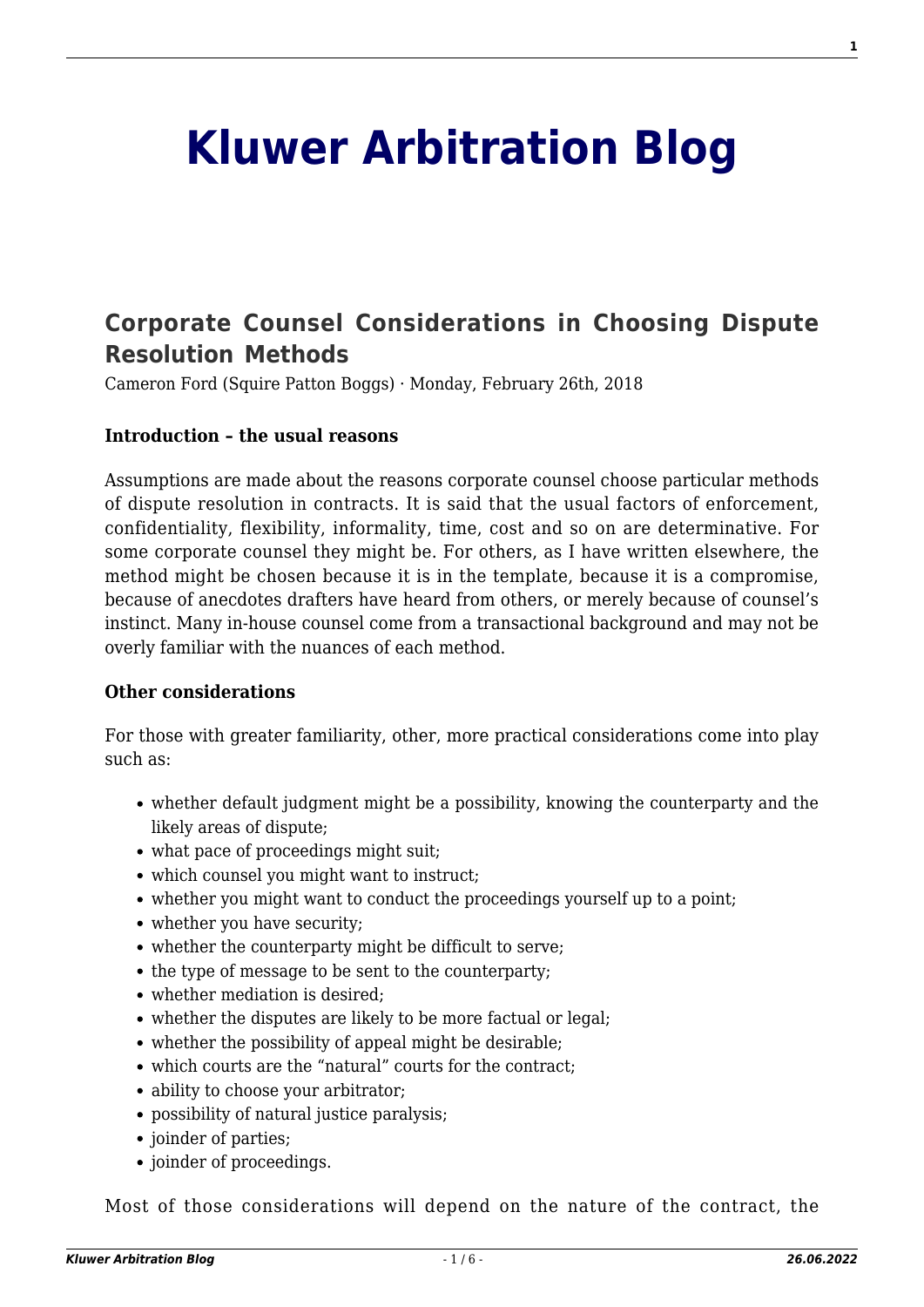"personality" of the counterparty and the types of disputes that might be expected to arise. Naturally this is something of an educated guess based on experience with similar contracts and counterparties. After some time in a particular company or industry those factors can be fairly accurately predicted.

None of the questions here would be decisive in itself, I suggest. Instead, they are issues which are not commonly thought of by many as being considered by in-house counsel in choosing between arbitration and litigation and would be weighed in the balance along with the typical considerations mentioned above. I will touch on each for a little more detail, separating them into those which favour each method and those which could go either way. Of course, in some cases the degree of favour or particular considerations will be marginal.

#### **Favouring arbitration**

#### *Choosing arbitrator*

Some in-house counsel highly value the ability of being able to choose their arbitrator over having a judge imposed on them by the court. I do not have that preference and in fact, as a very general rule, lean towards common law judges who have been appointed after 20-30 years of commercial litigation experience and risen to the peak of the profession.

# *Default judgment*

If there is a decent chance that the counterparty is the type who would be able to be served but would not respond to proceedings, litigation might be more suitable to enable default judgment to be entered. The SIAC rules have provision in r 29 for early dismissal of claims and defences but they presuppose the existence of a defence, that is, the respondent has responded to the proceedings and delivered some form of defence.

# *Counsel*

Companies are accustomed to finding different lawyers in different countries but have their preference for certain specialties. For example, a party might have briefed a particular barrister on this form of construction contract a number of times with success and wishes to rely again on her expertise on the contract and familiarity with the party. Such considerations can be strong and can drive the party to arbitration rather than litigation in a jurisdiction where that barrister cannot appear.

# *Conducting proceedings*

If the issues in potential disputes are likely to be relatively simple, the value not high and documents few, in-house counsel might prefer to conduct the proceedings themselves up to a point. This is easier with arbitration than with litigation. It is not often that this would be relevant but it remains a consideration.

*Joinder of proceedings*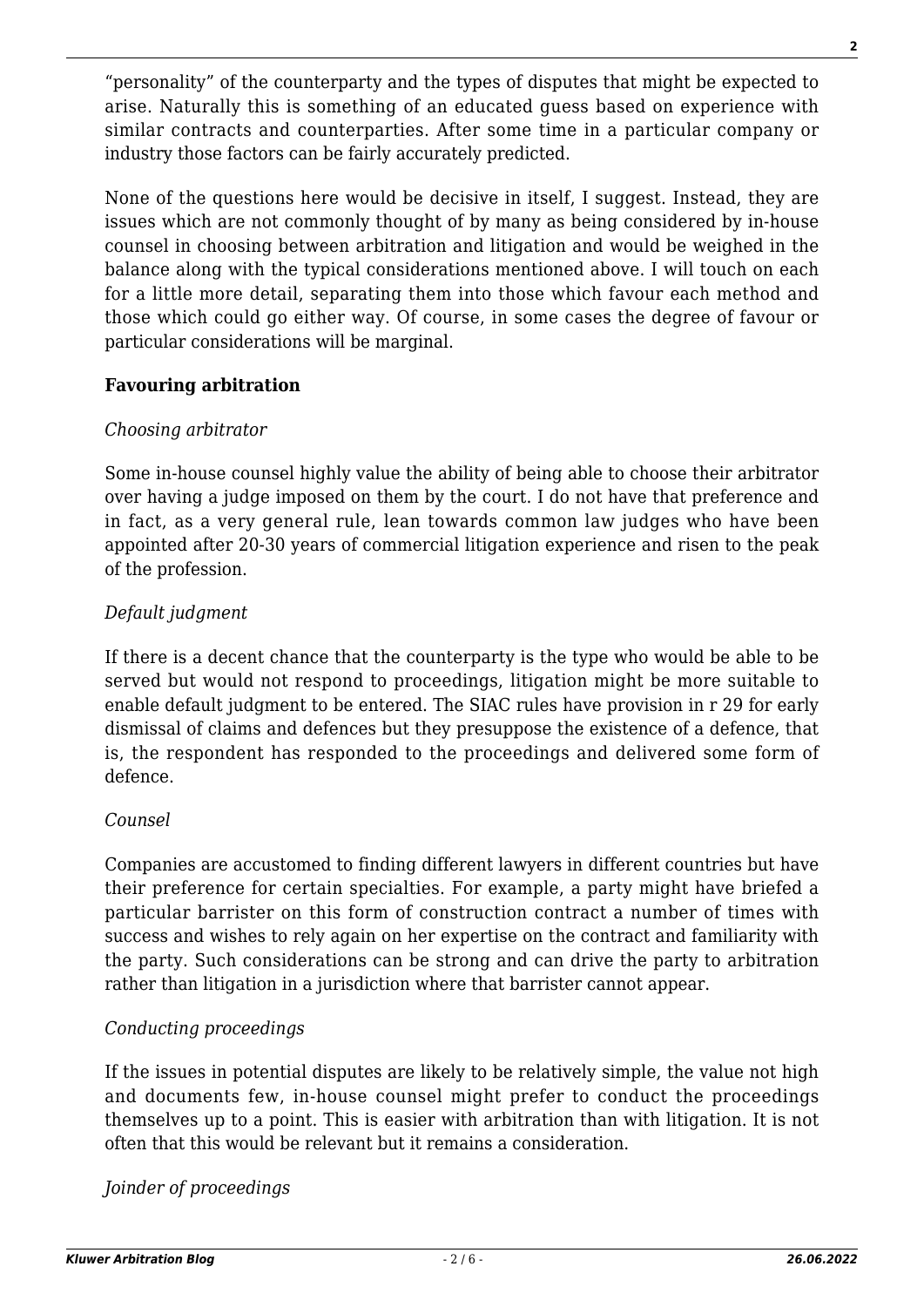If multiple proceedings in different countries are possible, arbitration might be preferred now that some rules have the equivalent of SIAC r 8 enabling consolidation of arbitrations. This may prove easier than consolidating court proceedings in different countries.

# **Favouring litigation**

# *Pace of proceedings*

It is not always necessary to race to trial and judgment, and there are occasions when a more leisurely pace can produce an outcome at lower cost than a trial while preserving the parties' relationship. These days, particularly in commercial lists, courts can grab plaintiffs by the scuff of the neck and drag them kicking and screaming to trial. Usually if one files in a commercial list one is prepared for the surrendering of control, but if greater autonomy and a more relaxed approach is better suited to the dispute, arbitration will be preferable.

#### *Security*

Not everyone will have the luxury of security from the counterparty, but its existence and location could well be decisive or a weighty factor in the choice between dispute resolution options. If the security is located in a jurisdiction where the courts are developed and trusted, litigation would be the natural choice. Of course, the opposite is also true, and arbitration will be chosen if the courts of the security's jurisdiction are not so developed and the country has acceded to the New York Convention.

#### *Mediation*

Many commercial courts now have almost a presumption of mediation in their rules or their practice at some stage of the interlocutory process. Even if not mandatory, this leaning towards mediation might be desirable if a settlement should be possible. Having the court order parties to mediation saves the face of both in that neither has to be the party to suggest mediation first and to fear being thought of perceiving it to have a weaker case. These days, however, this can be dealt with by using the SIAC-SIMC arb-med-arb clause if the counterparty will agree.

#### *Appeal*

No-one wants the right of appeal until they lose, and then it is their first question. Some institutes make provision for appeals but the general rule remains that there is no appeal in arbitration. If there is a decent chance that an appeal might be desirable, litigation might be preferred. This can be related to the question of whether the disputes are likely to be more legal or factual, with appeals being more useful for the former.

# *Natural justice paralysis*

Some arbitrations become slow, expensive or even moribund due to natural justice paralysis, with the tribunal being overly fearful of being accused of denying a party procedural fairness. Judges are usually much more robust and are supported by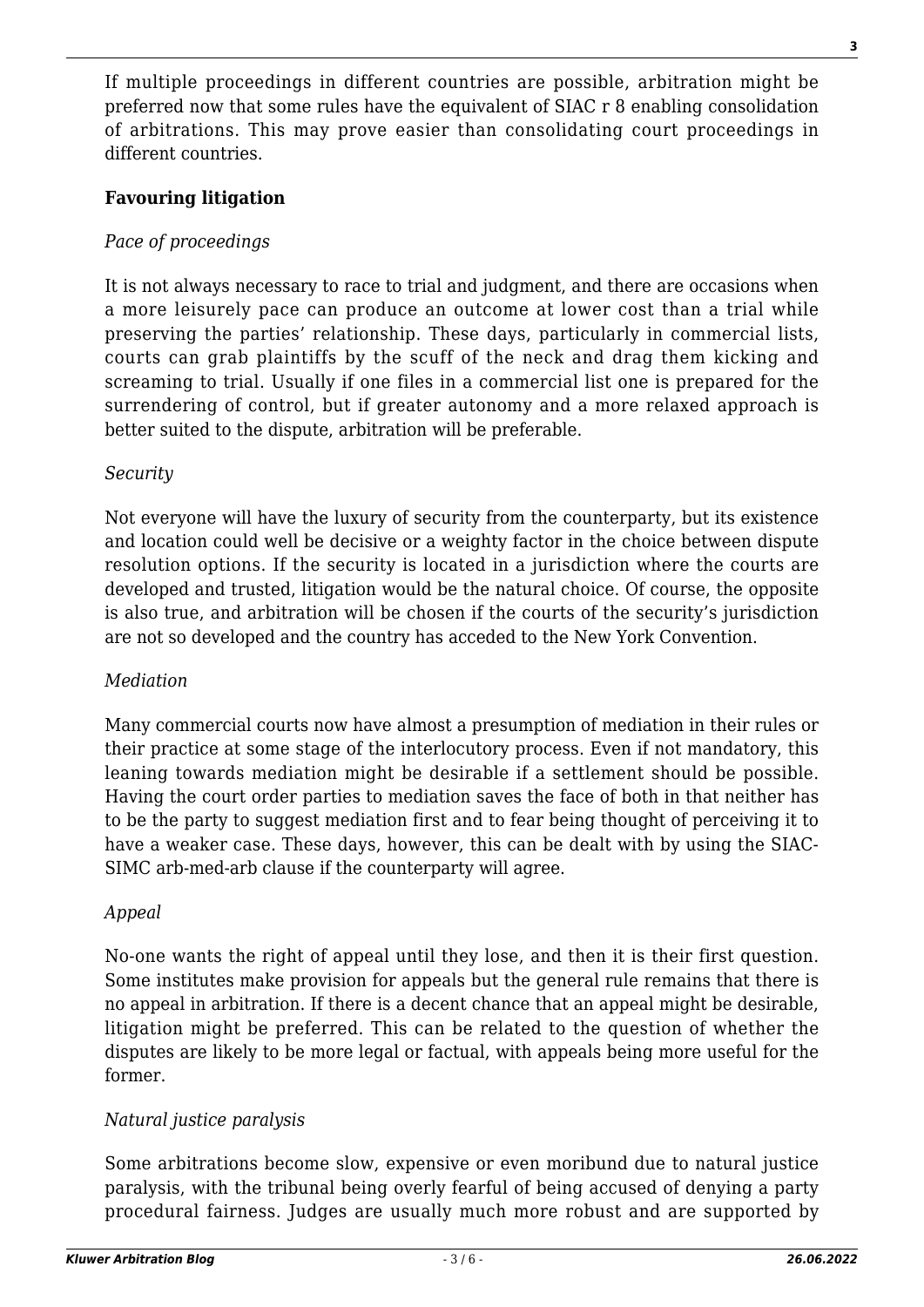appellate courts in holding parties to timetables and reasonably curtailing rights of amendment, adjournment, reply and so on. For example, in 2009 the High Court of Australia reversed its former position and held that courts may take into account case management principles when exercising discretion in procedural applications, even to the prejudice of a party: Aon Risk Services v Australian National University (2009) 239 CLR 175.

# *Joinder of parties*

While some arbitral rules now allow for the joinder of parties to an arbitration, such as SIAC r 7, the conditions of those joinders may be more difficult to meet than the requirements of joining parties to litigation. This is particularly the case where there is a natural third party to the dispute, such an insurer, who is not party to the arbitration agreement. Such a joinder does not usually even require the permission of the court where it is within the time allowed by the rules.

# **Either way**

#### *Service*

Arbitration would be indicated if the counterparty could prove difficult to serve since service can be effected less formally than in court proceedings. For example, SIAC r 2.1 provides for five different locations for service and five different methods (although by their nature, some of those methods are not appropriate to some of those locations). However if there is a real possibility that the counterparty will be able credibly to deny receipt of arbitration papers by those methods, the facility of substituted service in litigation might tip the scales in its favour.

#### *Messaging*

A Writ bearing the seal of a State's court commanding the defendant's appearance tends to send a sterner message to a counterparty than a notice of arbitration. Sometimes this sterner message is desired to indicate the plaintiff's concern and determination. Other times a softer message might be desired in an attempt to grab the respondent's attention but to preserve the relationship, in which case arbitration might be indicated.

# *Factual or legal disputes*

I would not suggest that arbitrators cannot deal with legal issues but if the dispute is likely to be over the meaning of a clause or statute relatively free from factual contention, litigation might be preferred, having a single, experienced judge deal with the question quickly and definitively. The scales are more evenly balanced if the disputes are potentially more factual than legal.

#### *Natural courts*

If the courts most naturally and closely associated with the contract and any likely dispute are developed and trusted, it may be that the dispute is best left to them. However if they are not, it would be better to opt for arbitration than the courts of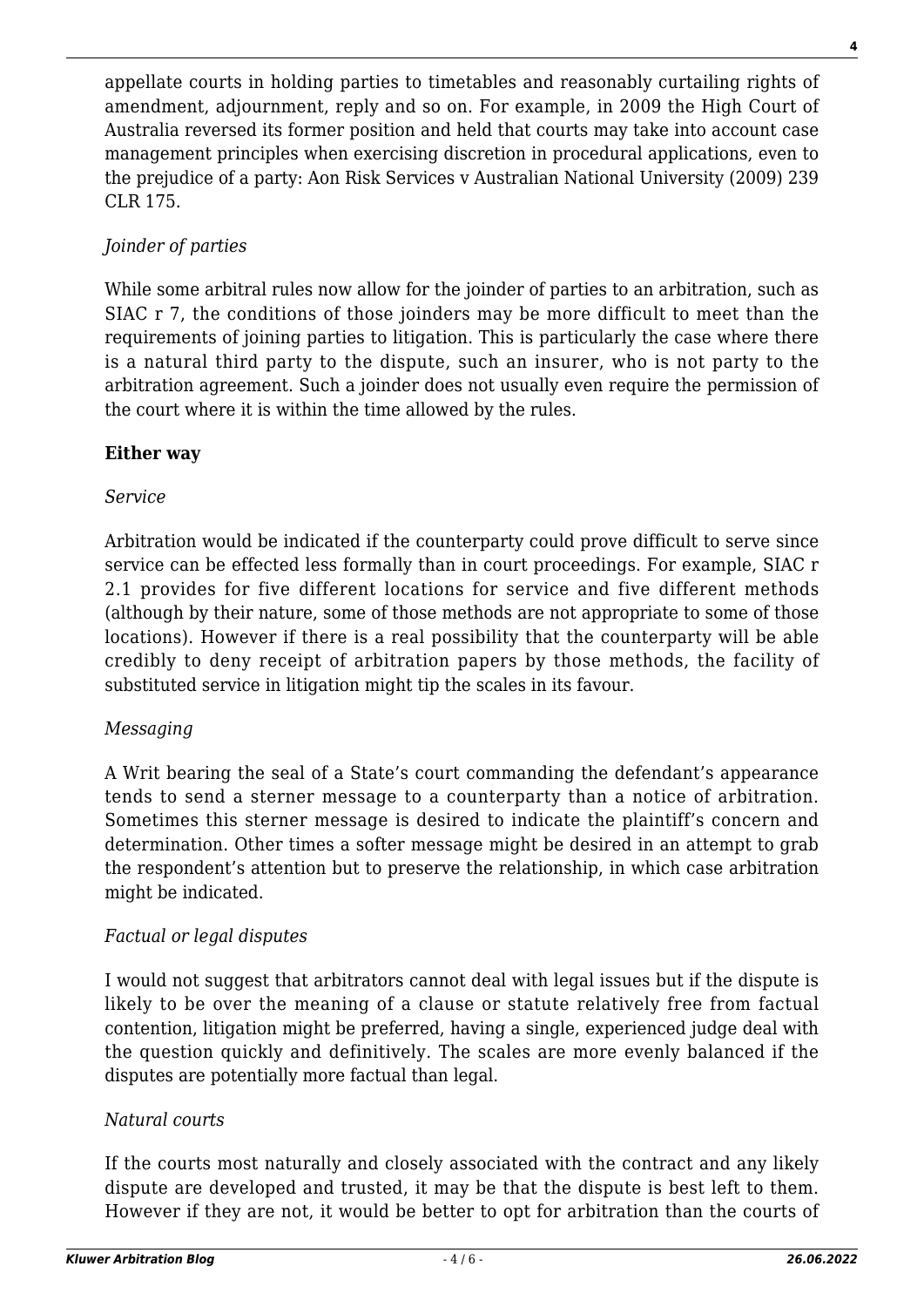another jurisdiction since a party might still attempt to invoke the jurisdiction of the natural courts. It is something of a gamble when untrusted natural courts are a possibility as there is no guarantee they will decline jurisdiction in favour of the parties' choice of arbitration or other courts.

#### **Summary**

Different corporate counsel may well have other factors they consider in choosing between arbitration and litigation, and the considerations mentioned here will differ in weighting for almost every contract.

*To make sure you do not miss out on regular updates from the Kluwer Arbitration Blog, please subscribe [here](http://arbitrationblog.kluwerarbitration.com/newsletter/). To submit a proposal for a blog post, please consult our [Editorial Guidelines.](http://arbitrationblog.kluwerarbitration.com/editorial-guidelines/)*

# **Profile Navigator and Relationship Indicator**

Offers 6,200+ data-driven arbitrator, expert witness and counsel profiles and the ability to explore relationships of 13,500+ arbitration practitioners and experts for potential conflicts of interest.

[Learn how](https://www.wolterskluwer.com/en/solutions/kluwerarbitration/practiceplus?utm_source=arbitrationblog&utm_medium=articleCTA&utm_campaign=article-banner) **[Kluwer Arbitration Practice Plus](https://www.wolterskluwer.com/en/solutions/kluwerarbitration/practiceplus?utm_source=arbitrationblog&utm_medium=articleCTA&utm_campaign=article-banner)** [can support you.](https://www.wolterskluwer.com/en/solutions/kluwerarbitration/practiceplus?utm_source=arbitrationblog&utm_medium=articleCTA&utm_campaign=article-banner)



This entry was posted on Monday, February 26th, 2018 at 1:00 pm and is filed under [Arbitration,](http://arbitrationblog.kluwerarbitration.com/category/arbitration/) [Corporate Counsel's view](http://arbitrationblog.kluwerarbitration.com/category/corporate-counsels-view/), [International arbitration](http://arbitrationblog.kluwerarbitration.com/category/international-arbitration/)